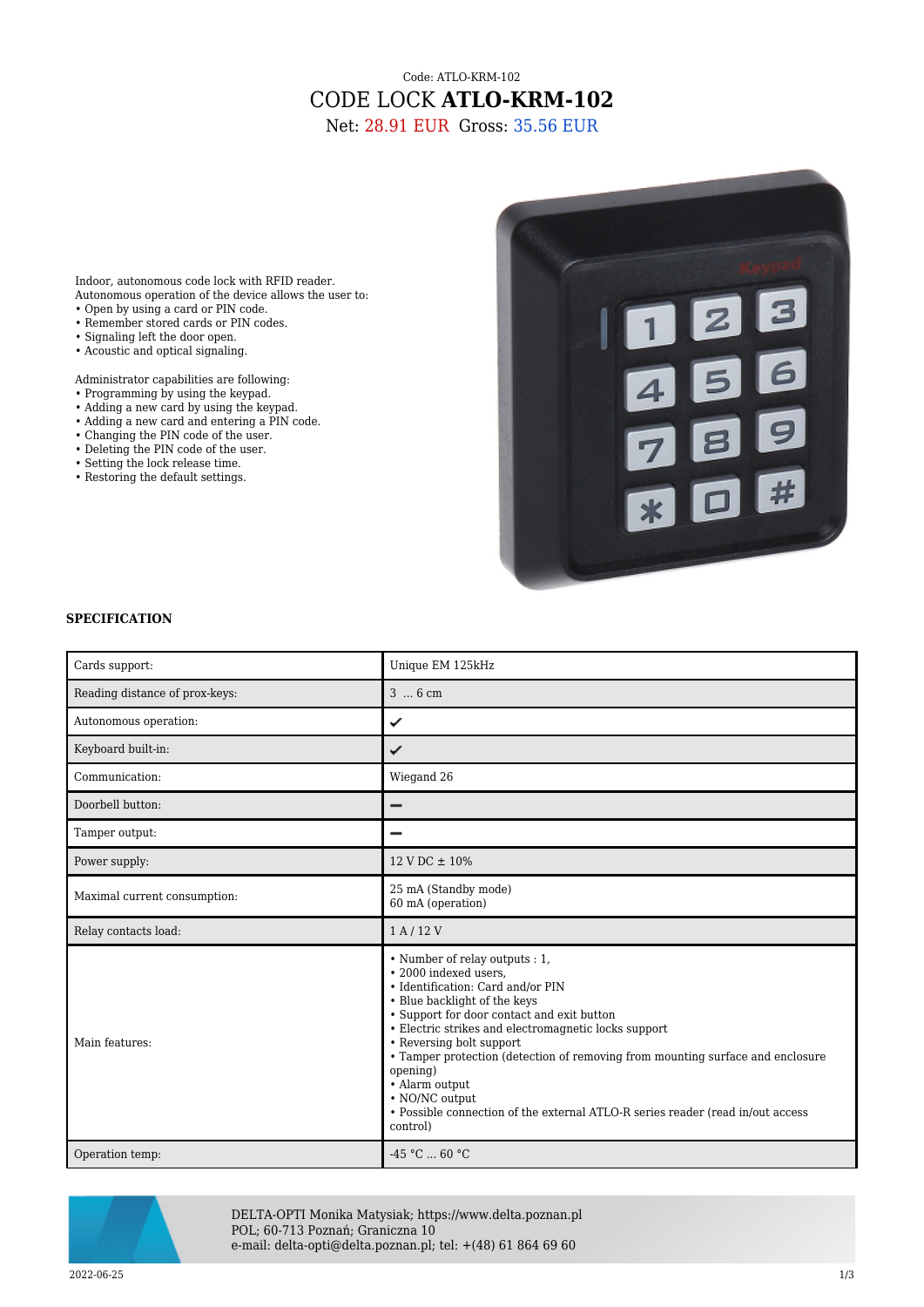| Permissible relative humidity: | $10 \ldots 90 \%$ (non-condensing) |
|--------------------------------|------------------------------------|
| "Index of Protection":         | IP40                               |
| Housing:                       | Plastic (ABS)                      |
| Color:                         | Black                              |
| Weight:                        | $0.09$ kg                          |
| Dimensions:                    | 82 x 92 x 21 mm                    |
| Manufacturer / Brand:          | <b>ATLO</b>                        |
| Guarantee:                     | 3 years                            |

## **PRESENTATION**

Front panel view:



Mounting side view:



DELTA-OPTI Monika Matysiak; https://www.delta.poznan.pl POL; 60-713 Poznań; Graniczna 10 e-mail: delta-opti@delta.poznan.pl; tel: +(48) 61 864 69 60

2022-06-25 2/3